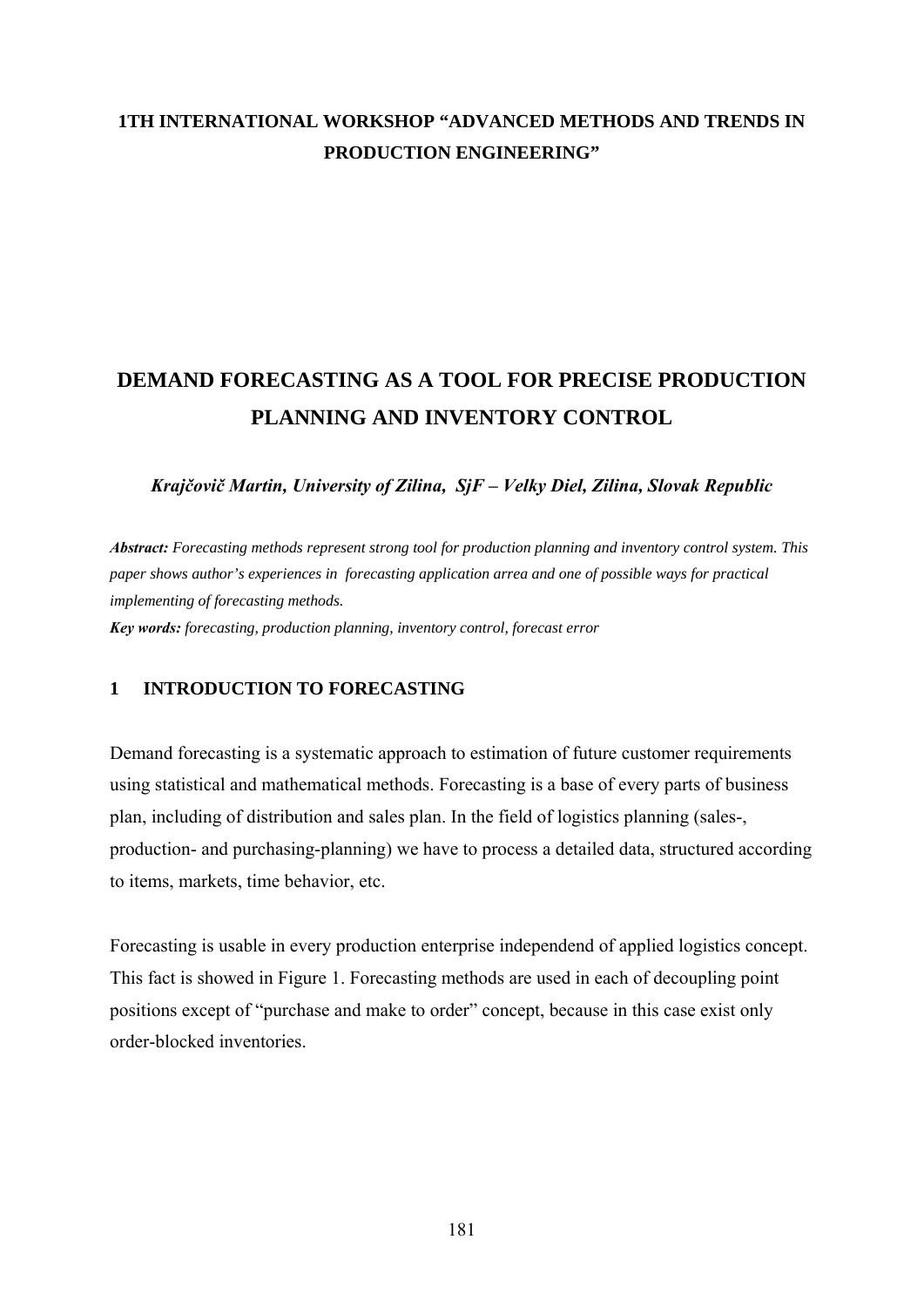

| Decoupling point No. | <b>Position of decoupling point</b> | Concept of logistics control   |
|----------------------|-------------------------------------|--------------------------------|
|                      | distribution network warehouse      | make and distribution to stock |
|                      | final products warehouse            | make to stock                  |
|                      | assembly components warehouse       | assembly to order              |
|                      | raw material warehouse              | l make to order                |
|                      | supplier                            | purchase and make to order     |

**Fig.1** *Application area of forecasting methods depending on logistics concept.*

## **2 STEPS OF FORECASTING**

To achieve of accurate forecasting results is there necessary to keep following steps:

- 1. Preparing of data
- 2. Identification of demand model
- 3. Selection of an appropriate forecasting method
- 4. Demand forecasting
- 5. Evaluation of forecasting accuracy and effects to inventory control

#### **2.1 Preparing of data**

The goal of this step is to collect time series of historical demand. Collected time series has to fill 3 base conditions:

- adequate length of time series (depends of demand model and used forecasting method)
- integrity of time series (no missing data)
- elimination of every nonstandard influences from time series data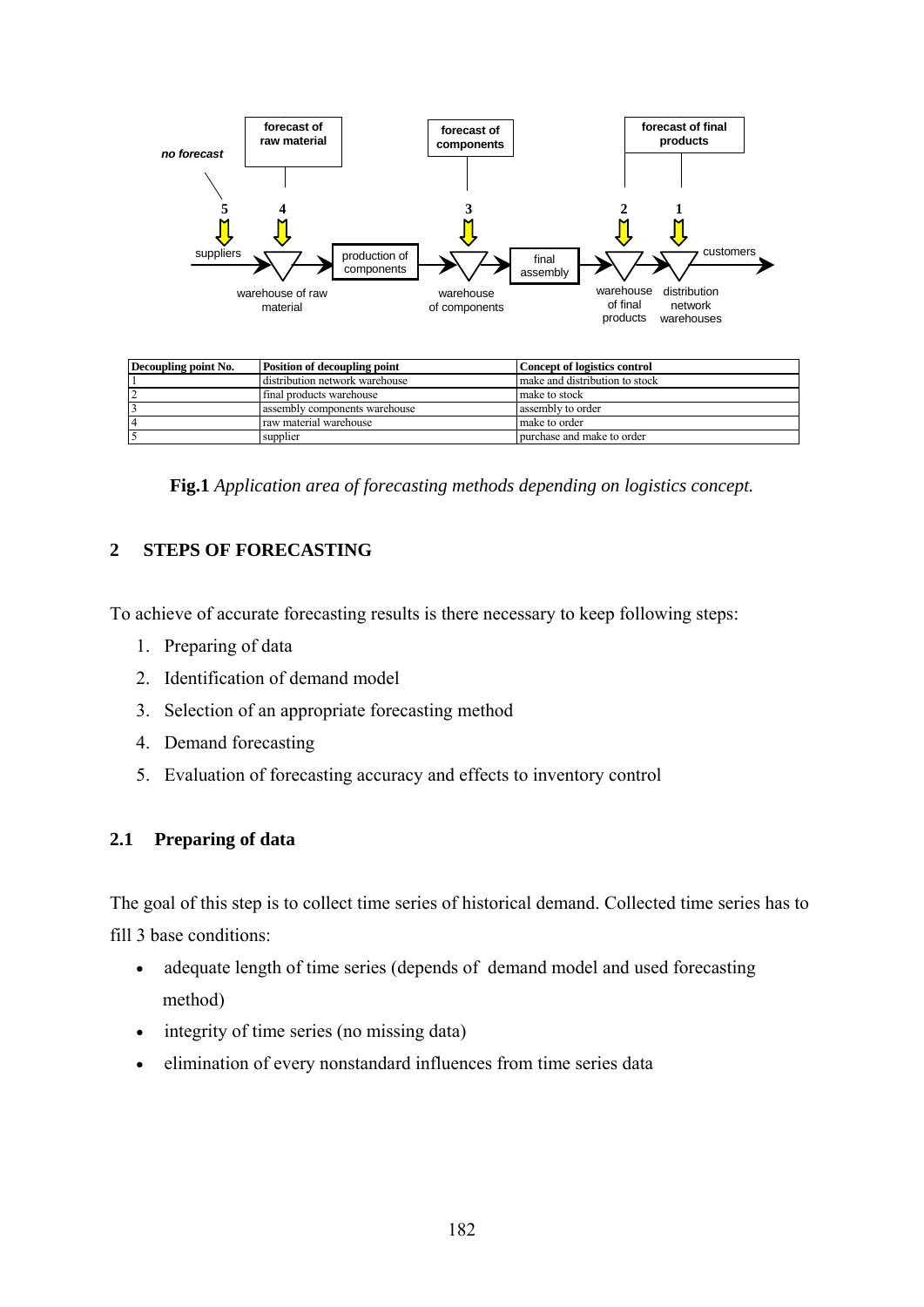*table 1.* Required lengths of time series

| <b>Forecasting method</b> | Min. length of time series |
|---------------------------|----------------------------|
| Moving average            | 3 last periods             |
| Regression analysis       | 1 year                     |
| Seasonal models           | 2 years                    |
| Box-Jenkins models        | $50 - 60$ periods          |

#### **2.2 Identification of demand model**

Every practical demand may consist of four base components:

- trend: permanent change (increasing, decreasing) of demand level
- season: periodical change of demand level with length of cycle  $= 1$  year
- cycle: periodical change of demand level with length of cycle  $> 1$  year
- residual component

First three components may be represented using mathematical models, only fourth component is indescribable using models. This component implicates an inaccuracy of every forecast (forecast error).



**Fig.2** *Various demand models*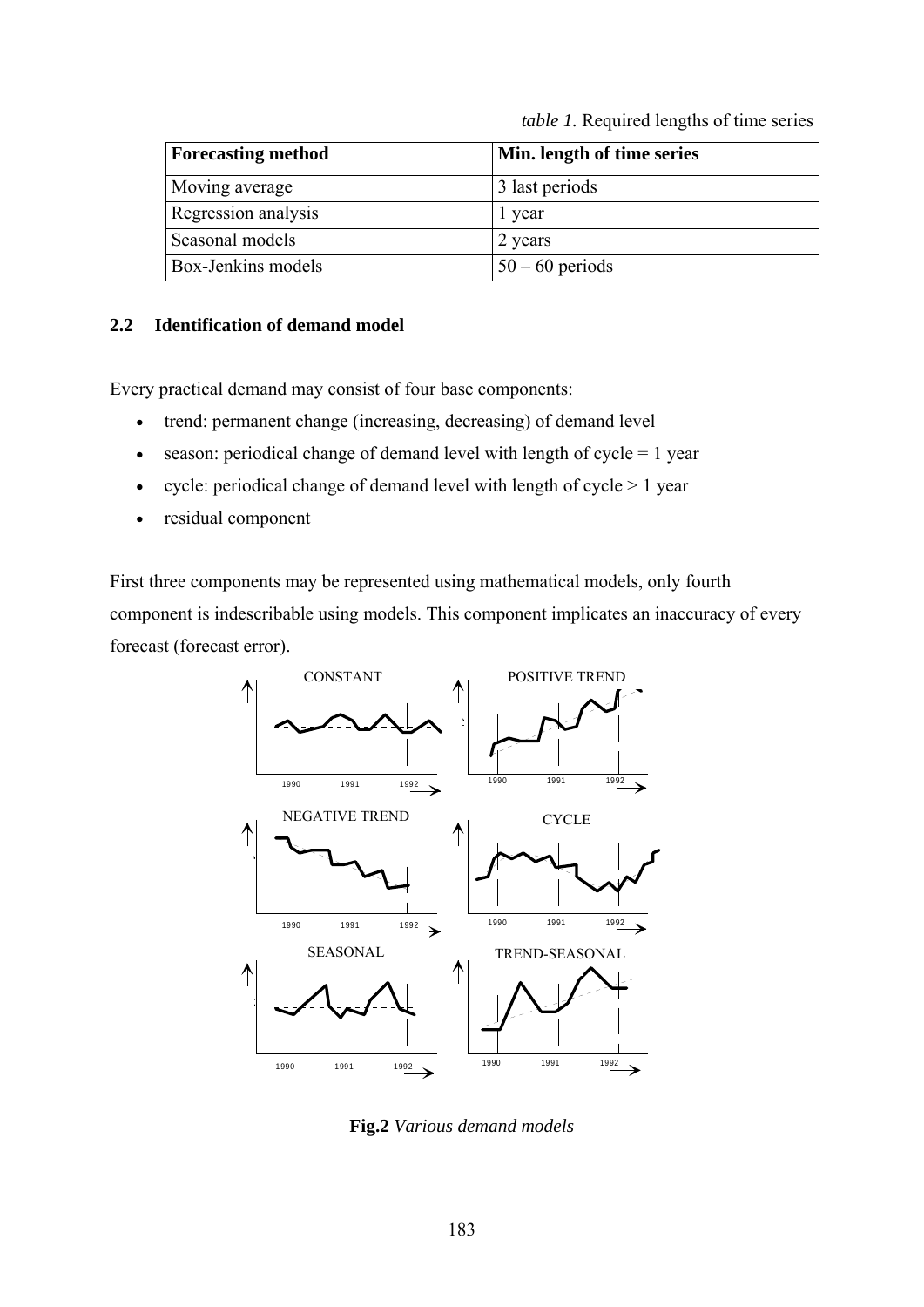#### **2.3 Selection of an appropriate forecasting method**

Applicability of forecasting method depends of:

- demand model (simple demand model requires simple forecasting method)
- required forecast accuracy (used forecasting model has to generate minimal forecast error)

One of applicable approaches to find the best forecast model is so-called backforecasting. In this technique is builded the forecast model, which is used to demand forecast in historical periods. For each of historical periods we get two values: actual demand and forecast demand. Difference between these two values is called forecast error:

forecast error = actual demand - forecast demand

On the basis of forecast errors is chosen the best forecast model.

#### **2.4 Demand forecasting**

Chosen forecast model is used to demand forecast in future periods.

#### **2.5 Evaluation of forecasting accuracy and effects to inventory control**

Every forecast is only probabilistic expression of future demand progress. Every forecast contains some error rate. Forecasting error must be compensated through safety stock holding. The forecasting error is higher, the safety stock must be higher too. One of possible approaches to safety stock determination is safety stock calculation on the basis of MAD (Mean Absolute Deviation):

$$
MAD = \frac{1}{n} * \sum_{i=1}^{n} |e_i|
$$
 (1)

$$
s_s = 1,25 \times R \times MAD \tag{2}
$$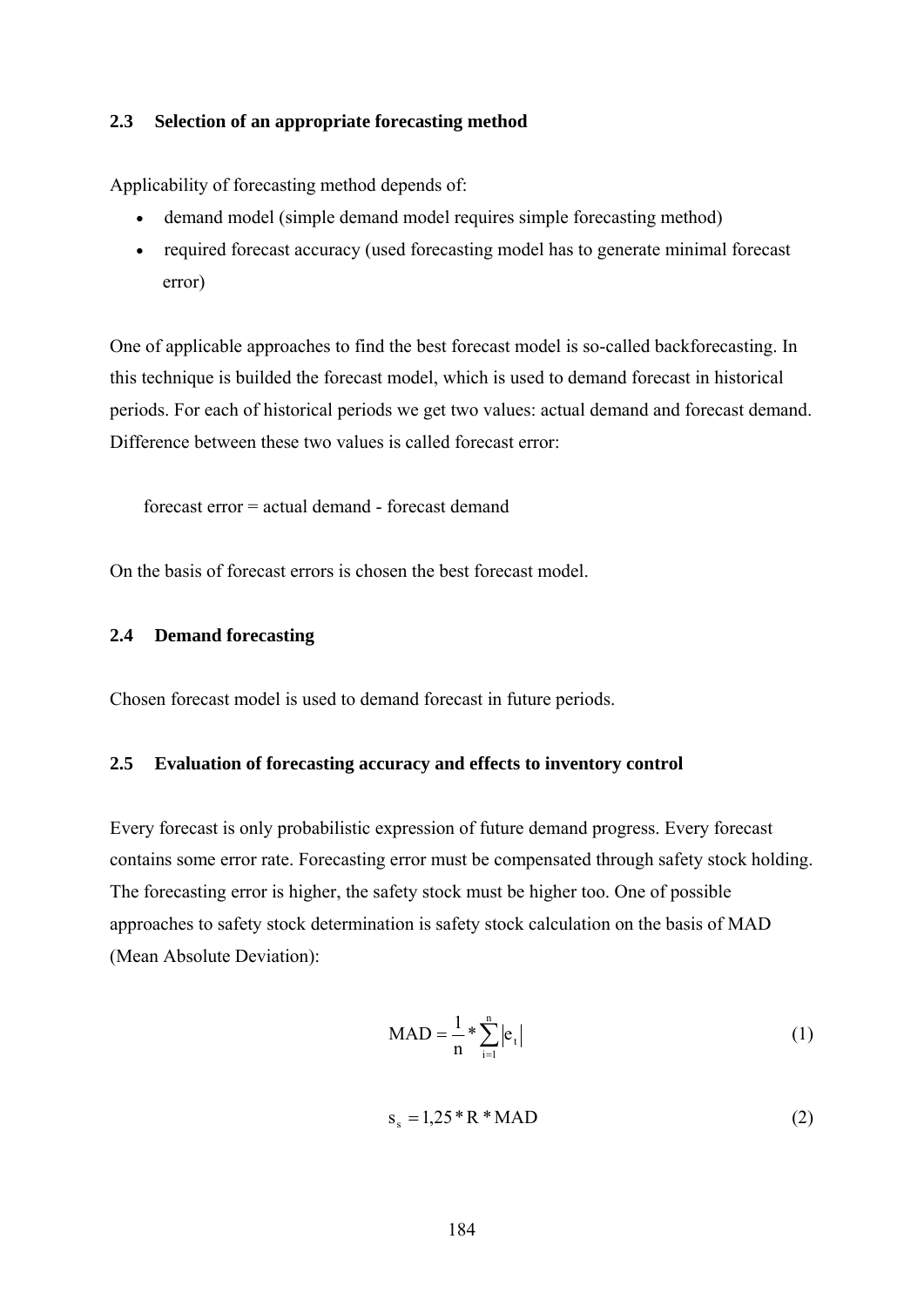where:

- MAD Mean Absolute Deviation
- $e_t$  forecasting error in period t
- n number of analyzed values
- $s_s$  safety stock
- R safety coefficient (determined from normal distribution)

#### **3 PRACTICAL APPLICATION OF FORECASTING METHODS**

On of possible way of practical forecasting application is usage of Microsoft Excel background. This way presents the cheapest solution of this problem. Simultaneously it is appropriate way of forecasting application in the small and middle enterprises.

Basic tool of forecasting application in Microsoft Excel background is programming language Visual Basic for Application (VBA). This tool allows to make individual-like computer program with personal interface.

Some example of practical forecasting application in Microsoft Excel background shows figures 3 and 4. Figure 3 shows sheet with basic input and output data for selected forecasting method (include future forecast, forecast errors and graphs). Figure 4 shows summary of forecasting.



**Fig.3** *Results of forecasting method application.*